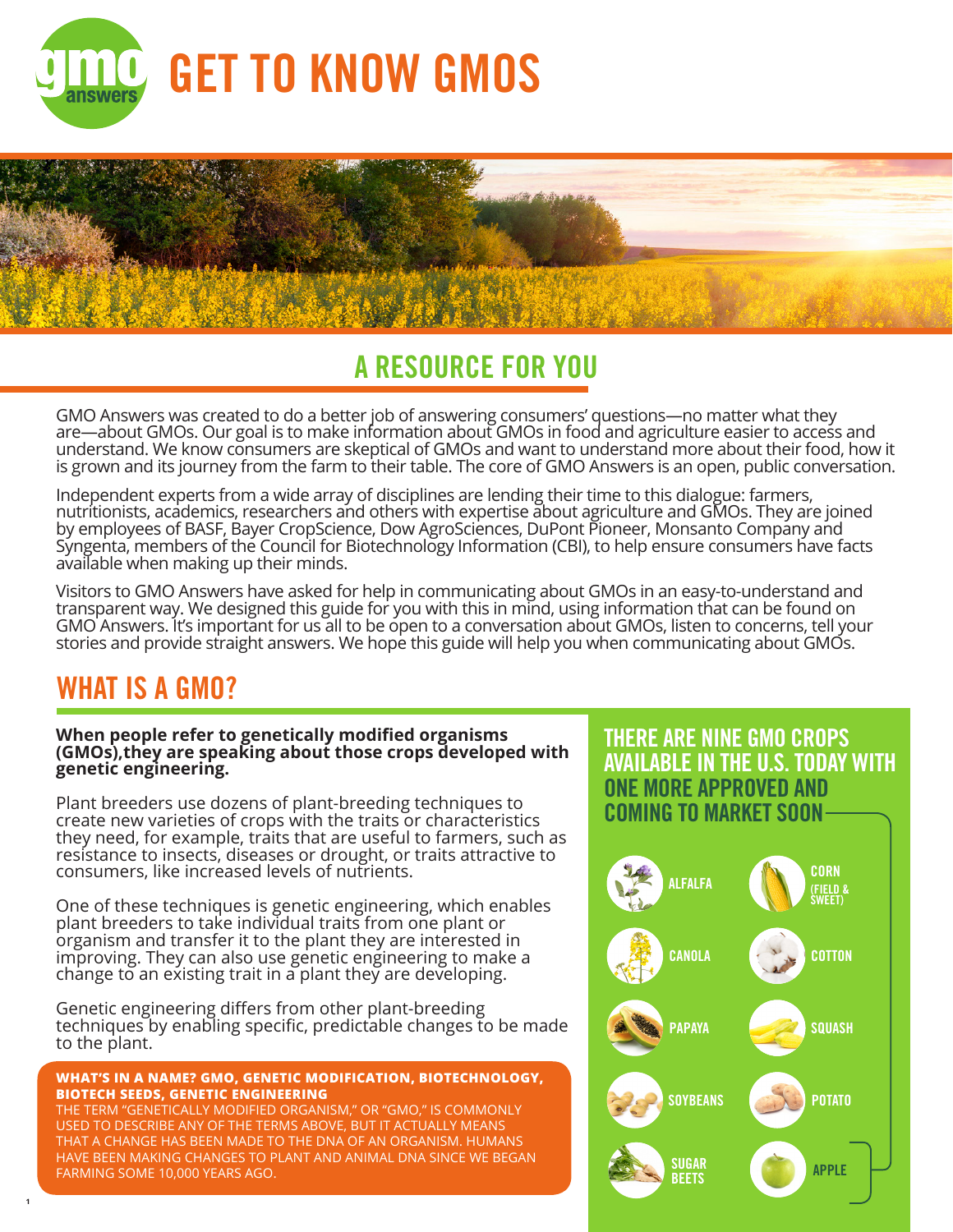# **THE EVOLUTION TO GM SOLUTIONS**

**There are many breeding techniques utilized to develop seeds for modern agriculture, and they are often grouped into three categories, from oldest to newest: selective breeding, mutagenesis and genetic engineering. Each of these techniques may be used to develop a new plant variety, sometimes in a continuum over many years. For example, seeds developed through selective breeding may be altered through mutagenesis and then altered again using genetic engineering.** 



1 This infographic, from the U.S. Food and Drug Administration, uses segments of DNA to demonstrate how genetic engineering compares to traditional breeding.



**Selective Breeding ("traditional breeding"):** Early plant breeders looked for and cross-bred plants that had the characteristics they wanted. They have crossed plants within a species (beginning 10,000 years ago) and across species (hundreds of years ago). Traditional breeding of different grass species led to the development, over time, of modern corn from its teosinte ancestor. And today's bread wheat was created by crossing, over time, at least 11 different species.

**Mutagenesis ("mutation breeding"):** Beginning in the 1920s, breeders started seeking more diversity than they were able to achieve through selective breeding to create new traits. They began to make changes in plant DNA by exposing seeds to chemicals or gamma irradiation and then selecting the plants that now displayed the traits they wanted. More than 3,200 varieties of commonly consumed plant products have been developed using mutagenesis, including varieties of red grapefruit, bananas, peanuts, peppermint and rice.

**2**

**Genetic Engineering ("GMO"):** While selective breeding and mutagenesis methods usually involve crossing or altering thousands of genes, genetic engineering enables breeders to select a trait or characteristic that exists anywhere in nature and insert the associated gene(s) into the target plant. Genetic engineering also allows a breeder to make changes in a plant's makeup without any insertions whatsoever, for example, by silencing ("turning off") existing genes. So far, there are only nine commercialized GM crops available in the United States. The GM apple is approved and coming to market soon, with many more in development here and around the world, including the eggplant, pineapple and tomato. For more information on international approvals, visit the GM Approval Database at ISAAA.org.

**WITH EACH OF THESE TECHNIQUES, PLANT BREEDERS TEST THE RESULTING PLANTS TO ENSURE THEY PERFORM AS EXPECTED. SEED COMPANIES ALSO TEST GM PLANTS TO ENSURE THEY ARE AS SAFE FOR HUMAN AND ANIMAL CONSUMPTION AND FOR THE ENVIRONMENT AS THEIR NON-GM COUNTERPARTS. THE SAFETY INFORMATION IS REVIEWED BY FEDERAL REGULATORS BEFORE THE SEEDS ARE SOLD TO FARMERS.**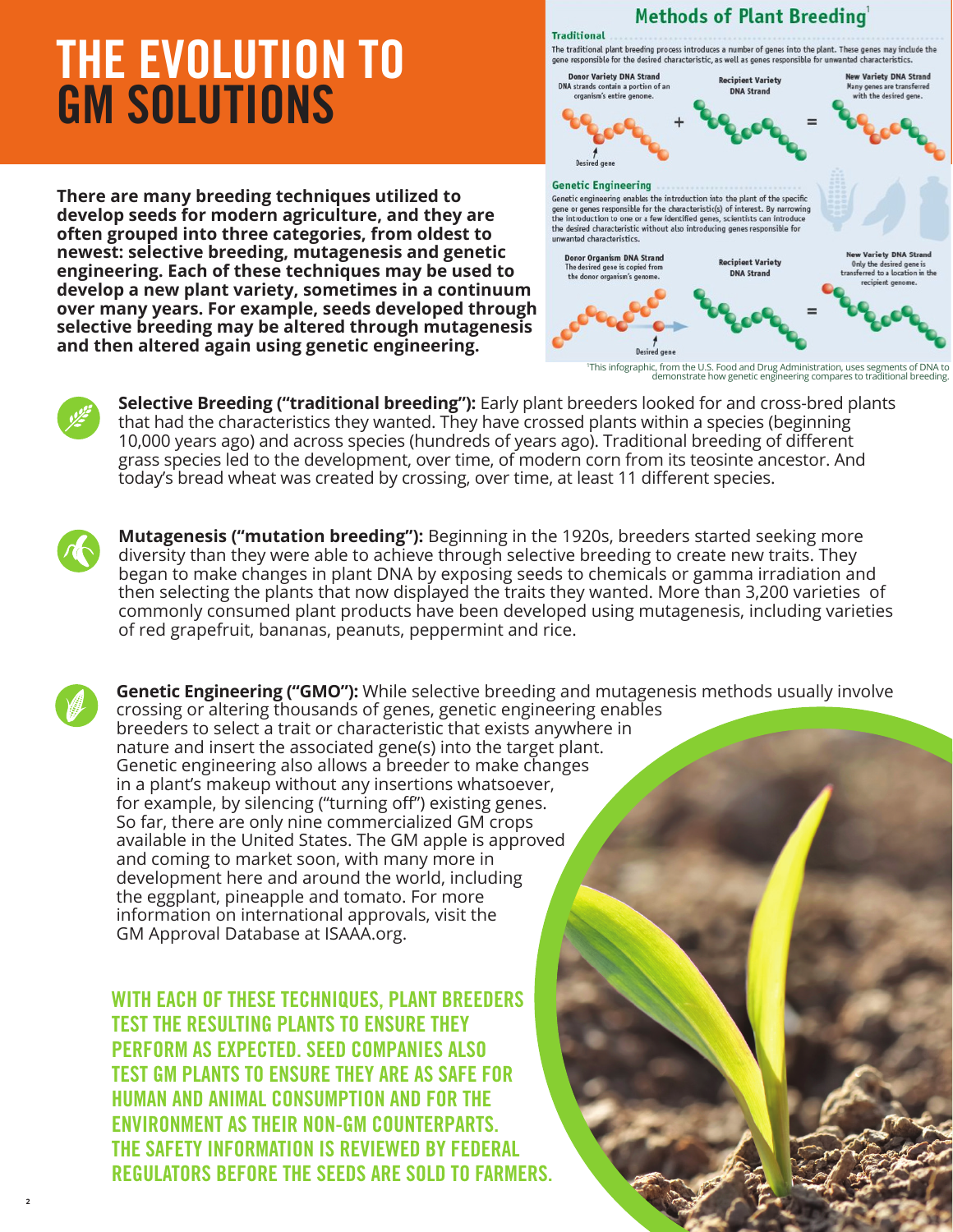# **WHY DO FARMERS CHOOSE TO USE GMOS?**

Farmers choose seeds that are best for their farms and businesses. Farmers look for ways to grow crops into determining which seeds, inputs and management practices are best for their unique land, business and growing conditions. More than 18 million farmers around the world have chosen to plant GM crops for a variety of reasons, including better yield, improved farm income, fewer inputs and more efficient crop<br>management. The majority are farmers with small landholdings in developing countries<sup>1</sup>. Farmers may management. The majority are farmers with small landholdings in developing countries<sup>1</sup>. Farmers may<br>choose GM seeds for a variety of reasons, including:



*RESISTANCE TO HARMFUL INSECTS:* A FARMER CAN USE A GM SEED THAT CONTAINS TRAITS THAT MAKE IT RESISTANT TO CERTAIN INSECTS, SUCH AS THE BT CORN; THIS HELPS THE FARMER REDUCE PESTICIDE APPLICATIONS AND TIME SPENT ON THE TRACTOR, THEREBY ALSO REDUCING THE ENVIRONMENTAL FOOTPRINT. EXAMPLE: WIDESPREAD USE OF GM CORN HAS SUPPRESSED THE DEVASTATING EUROPEAN CORN BORER, WHICH PLAGUED FARMERS IN THE UNITED STATES FOR NEARLY A CENTURY.

SINCE 1996, CROP BIOTECHNOLOGY HAS REDUCED THE AMOUNT OF PESTICIDES USED BY NEARLY 1.3 BILLION POUNDS.2



*RESISTANCE TO DISEASES:* FARMERS HAVE USED GMOS TO SAVE A CROP AND THEIR INDUSTRY. IN THE 1990S, VIRUS-RESISTANT PAPAYAS WERE ADOPTED IN HAWAII TO COMBAT THE PAPAYA RING SPOT VIRUS THAT HAD DEVASTATED THE PAPAYA INDUSTRY.



*BETTER YIELDS:* AS NOTED IN THE EXAMPLES ABOVE, FARMERS HAVE SEEN SIGNIFICANT YIELD GAINS BECAUSE THEY ARE LOSING LESS OF THEIR CROP TO PESTS AND DISEASE.



BETWEEN 1996 AND 2014, CROP BIOTECHNOLOGY WAS RESPONSIBLE FOR AN ADDITIONAL 158.4 MILLION TONS OF SOYBEANS, 321.8 MILLION TONS OF CORN, 24.7 MILLION TONS OF COTTON LINT AND 9.2 MILLION TONS CANOLA. $^3$ 



*FEWER INPUTS:* GMOS HAVE HELPED FARMERS REDUCE THEIR ENVIRONMENTAL FOOTPRINT BY ENCOURAGING THE ADOPTION OF SUSTAINABLE AGRICULTURAL PRACTICES, FOR EXAMPLE, SHIFTING TO REDUCED OR NO TILLING OF FIELDS AND FEWER PESTICIDE APPLICATIONS (IN THE CASE OF BT CORN, FOR EXAMPLE). THESE PRACTICES HAVE ALSO MEANT LESS TIME SPENT ON A TRACTOR, WHICH HAS TRANSLATED INTO FEWER EMISSIONS AND MORE CARBON SEQUESTRATION IN THE SOIL.

BIOTECH CROPS REQUIRE LESS FUEL AND LESS TILLAGE. IN 2014, THE COMBINED GM CROP-RELATED CARBON DIOXIDE EMISSION SAVINGS FROM REDUCED FUEL USE AND ADDITIONAL SOIL CARBON SEQUESTRATION WERE EQUAL TO THE REMOVAL OF 9.95 MILLION CARS FROM THE ROAD.4

# **WHEN DO FARMERS NOT CHOOSE GM SEEDS?**

Farmers might choose conventional, non-GM seeds if they are not facing significant pest or disease pressures that can be managed more economically by using GM seeds. Or, GM seeds may not have been developed to combat their pest of concern.

Organic farmers opt for organic or conventional seeds, as the use of GM seeds in organic farming is prohibited. (This decision was made by the National Organic Standards Board. In these cases, farmers would use approved pesticides to combat pests.)

#### **BOTH GM AND NON-GM SEEDS ARE AVAILABLE OPTIONS FOR FARMERS. SEED COMPANIES CONTINUE TO DEVELOP NON-GM CROP VARIETIES.**

It's important for all types of seeds to be available to farmers so their farming needs can be met. The companies sponsoring GMO Answers support farmers' decisions to purchase seeds that fit their business models and make sense economically. One of the core principles of GMO Answers is:

**"RESPECTING FARMERS' RIGHTS TO CHOOSE THE SEEDS THAT ARE BEST FOR THEIR FARMS, BUSINESSES AND COMMUNITIES AND PROVIDING SEED CHOICES THAT INCLUDE NON-GM SEEDS BASED ON MARKET DEMANDS."**

> [1] James, C. (2013). Global Status of Commercialized Biotech/GM Crops: 2013. ISAAA Brief, 46. Retrieved from http://www.isaaa.org/resources/publications/briefs/46/default.asp. [2, 3, 4] Brookes, G., and Barfoot, P.(2016). GM crops: global socio-economic and environmental Impacts 1996–2014. Dorchester, UK: PG Economics Ltd Note: Metric tonnes converted to tons.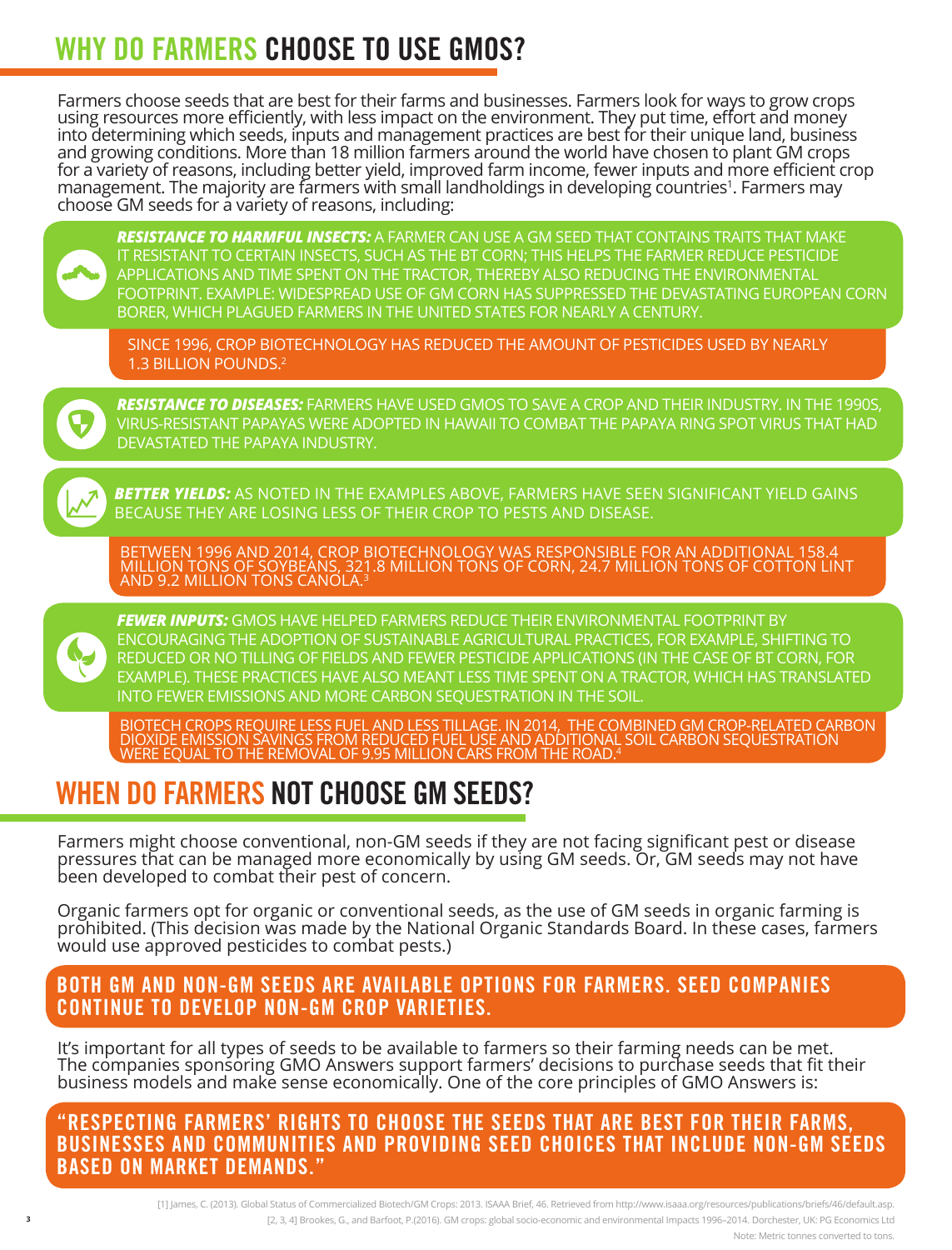# **WHAT ARE PEOPLE CONCERNED ABOUT? AND HOW DO I ANSWER THEIR QUESTIONS?**

## **HEALTH AND SAFETY**

**We've received more questions about the health and safety of GMOs than any other topic on GMO Answers. GMOs do not present any new health risks—they do not cause new allergies, cancer, infertility, ADHD or any other diseases or conditions. GMOs on the market have undergone rigorous testing, and scientific authorities around the world agree that the overwhelming evidence to date indicates that there is no unique safety or health risk associated with GMOs.** 

**Nutrition:** The biotech crops currently available on the market have the same nutrition and composition as non-GMOs. Food from GMOs is digested in the body the same way as food from non-GM crops.

**Safety:** Scientific authorities around the world, such as the U.S. National Academy of Sciences, United Nations Food and Agriculture Organization, World Health Organization, the American Medical Association and the American Association for the Advancement of Science have looked at hundreds of scientific studies and concluded that GMO food crops do not pose any more risks to people, animals or the environment than any other foods. 5

**Health Benefits of GMOs:** Companies, academic researchers and government scientists have developed new GMOs that offer expanded potential for nutrition; one example is a genetically modified soybean with an enhanced, healthier oil profile, much like olive oil, made to be longer-lasting, potentially healthier and free of trans fats.

**ACCORDING TO THE EUROPEAN COMMISSION, "THE MAIN CONCLUSION, AFTER MORE THAN 130 RESEARCH PROJECTS COVERING A PERIOD OF MORE THAN 25 YEARS OF RESEARCH AND INVOLVING MORE THAN 500 INDEPENDENT RESEARCH GROUPS, IS THAT BIOTECHNOLOGY, IN PARTICULAR GMOS, ARE NOT PER SE MORE RISKY THAN, E.G., CONVENTIONAL PLANT-BREEDING TECHNOLOGIES." 6**

### **GMOS AND THE ENVIRONMENT**

**By making targeted improvements to crops through genetic engineering, farmers can raise more food for a growing world population while reducing agriculture's impact on the environment. GM seeds can also contribute to a reduction in the amount of land, water and chemicals needed to produce more food in a variety of ways, for example:**

**Insect resistance:** A farmer may use a GM seed, such as Bt cotton, that is resistant to certain insects, reducing pesticide applications and saving time spent on a tractor, thereby reducing the environmental footprint.

#### **INSECT-RESISTANT (IR) TECHNOLOGY USED IN GM COTTON AND GM CORN HAS DELIVERED YIELD GAINS FROM REDUCED PEST DAMAGE. THE AVERAGE YIELD GAINS OVER THE 1996-2014 PERIOD ACROSS ALL USERS OF THIS TECHNOLOGY HAS BEEN +7% FOR IR CORN AND +9.9% FOR IR COTTON IN THE U.S. 7**

**Herbicide resistance:** Herbicide-tolerant crops developed with genetic engineering have helped enable an increase in no-till agriculture, preserving precious soil moisture and reducing greenhouse gas emissions by trapping carbon dioxide in the ground.

> [5] Learned Societies and National Academies Endorsing Safety of Genetically Modified Crops. (2013). Retrieved from http://www.cga.ct.gov/2013/KIDdata/Tmy/2013HB-06527-R000305-Scientific%20Bodies%20Afffirming%20Safety-TMY.PDF. [6] A decade of EU-funded GMO research 2001–2010. (2010). Retrieved from http://ec.europa.eu/research/biosociety/pdf/a\_decade\_of\_eu-funded\_gmo\_research.pdf.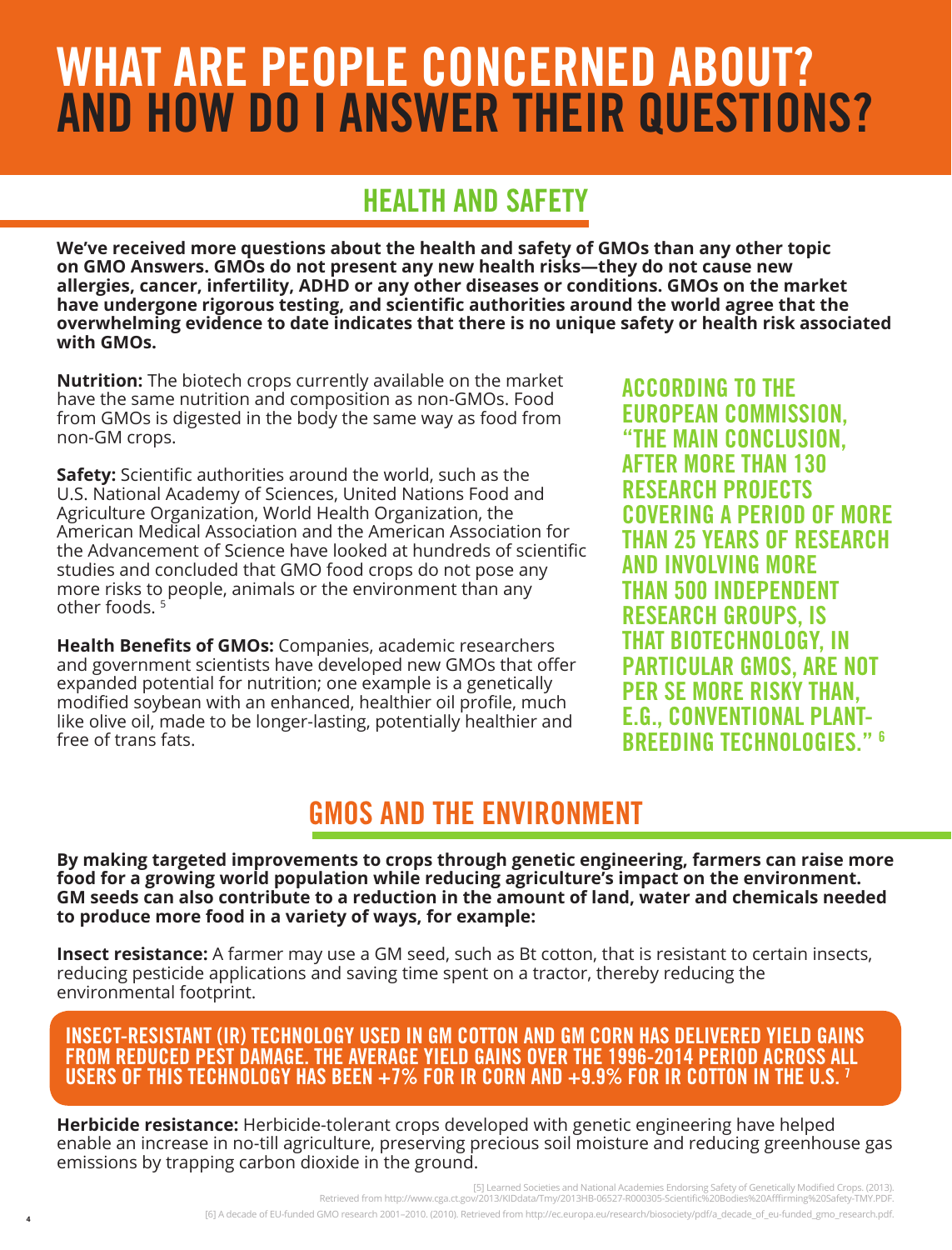**Drought tolerance:** GM seeds can also be used to grow plants in extreme weather conditions, such as drought-tolerant corn. Plants that tolerate low rainfall levels help farmers reduce risk during drought periods. For example, drought-tolerant traits in corn can help the plant maintain hydration, kernel development and insect resistance when water is less available.

**ACCORDING TO PG ECONOMICS, SINCE 1996, THE USE OF PESTICIDES ON THE GM CROPS WAS REDUCED BY NEARLY 1.3 BILLION POUNDS AS A RESULT OF GMOS.9**

Crops from GM seeds are extensively studied to make sure they are safe for the environment before they reach the market. In fact, the Environmental Protection Agency conducts a mandatory review of GM plants that are resistant to pests, diseases or herbicides to assess whether or not they will impact the environment, including impact on beneficial insects.

**DID YOU KNOW? SEVENTY PERCENT OF THE WORLD'S ADDITIONAL FOOD NEEDS CAN BE PRODUCED ONLY WITH NEW AND EXISTING AGRICULTURAL TECHNOLOGIES. 8**



## **REGULATORY OVERSIGHT**

**Before they reach the market, crops from GM seeds are studied extensively to make sure they are safe for people, animals and the environment. Today's GM products are the most researched and tested agricultural products in history. Global regulatory agencies in 70 countries have reviewed the safety information and found no risk.**

In the United States, GM crops are reviewed by at least two, and sometimes three, federal regulatory agencies: the U.S. Department of Agriculture (USDA), the Environmental Protection Agency (EPA) and the Food and Drug Administration (FDA).



## **RESEARCH AND TESTING**

**GMO researchers characterize very precisely what change they are making to the plant's DNA, how it will impact the plant's performance, and whether any safety issue is raised.** 

The plants are then extensively tested, and researchers look for any difference between the GM plant and conventional plants. Just as with other breeding technologies, plants that do not perform do not continue through the development process and do not reach the market. GM plant "performance" includes meeting stringent safety testing requirements.

**5**

**DID YOU KNOW? GM SEEDS TAKE AN AVERAGE OF \$136 MILLION AND 13 YEARS TO BRING TO MARKET BECAUSE OF EXTENSIVE RESEARCH AND REGULATORY APPROVALS CONDUCTED BY GOVERNING AGENCIES IN THE UNITED STATES AND AROUND THE WORLD. 10**

[7, 9] Brookes, G., and Barfoot, P. (2016). GM crops: global socio-economic and environmental Impacts 1996–2014. Dorchester, UK: PG Economics Ltd. [8] Skoet, J., Croppenstedt, A., Deuss, A., Fiorenzi, F., & Teodosijevic, S. [2002] The State of Food and Agriculture 2002. FAO Agriculture Series, 34, 1–246. [10] McDougall, P. (2011). The cost and time involved in the discovery, development and authorization of a new plant biotechnology derived trait. Retrieved from: http://www.biotech.ucdavis.edu/PDFs/Getting\_a\_Biotech\_Crop\_to\_Market\_Phillips\_McDougall\_Study.pdf